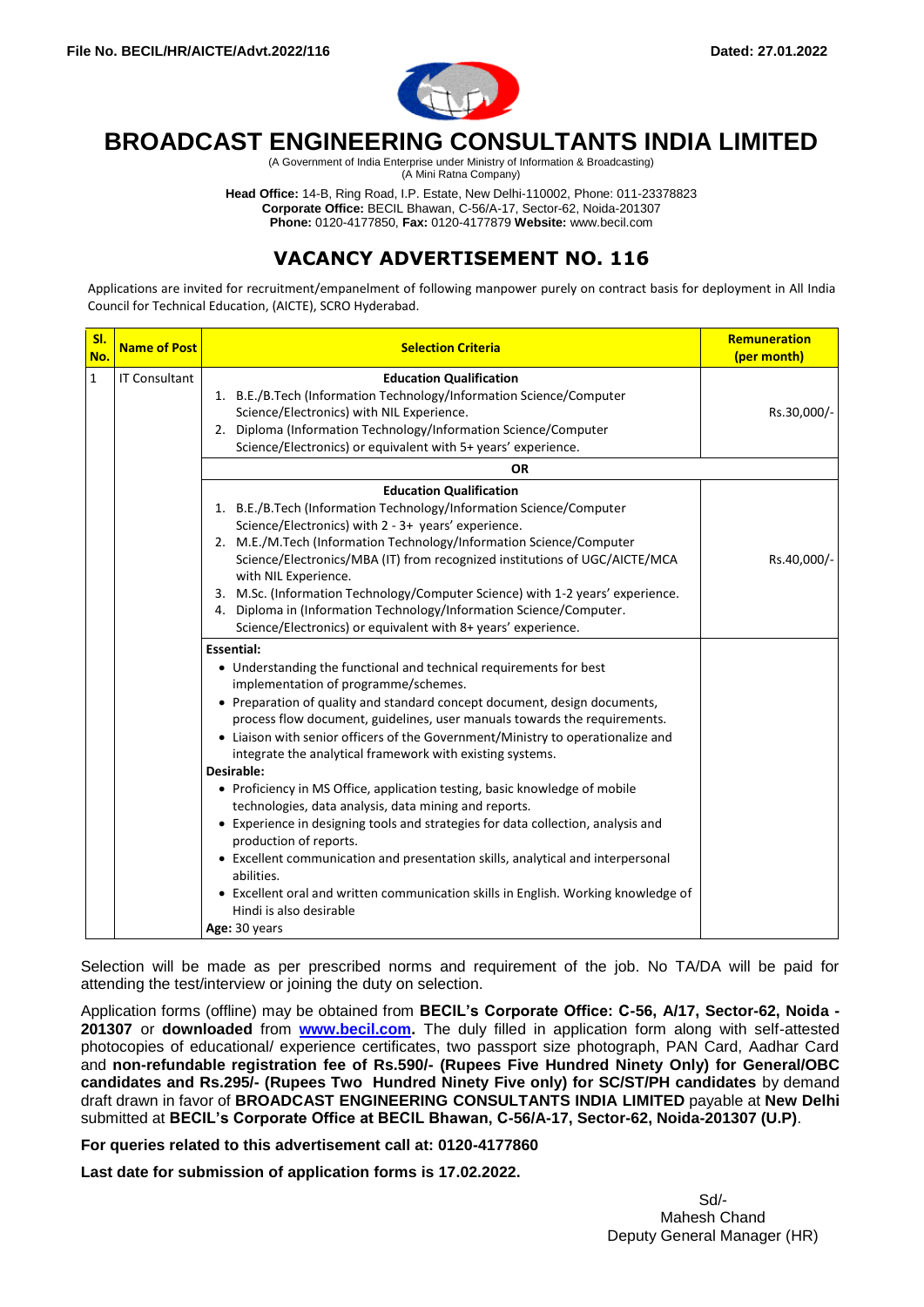| <b>BROADCAST ENGINEERING CONSULTANTS INDIA LTD</b> |                                                             |                                                                   |                             |                                                                                                                                                        |                  |                    |
|----------------------------------------------------|-------------------------------------------------------------|-------------------------------------------------------------------|-----------------------------|--------------------------------------------------------------------------------------------------------------------------------------------------------|------------------|--------------------|
| (A Govt. of India Enterprise)                      |                                                             |                                                                   |                             |                                                                                                                                                        |                  |                    |
|                                                    | Head Office: 14-B, Ring Road, I.P. Estate, New Delhi-110002 |                                                                   |                             |                                                                                                                                                        |                  |                    |
|                                                    |                                                             |                                                                   |                             | Tel: +91(11) 23378823-25, Fax No. +91(11) 23379885                                                                                                     |                  | Please attach      |
|                                                    |                                                             |                                                                   |                             | Corporate Office: BECIL Bhawan, C-56, A/17, Sector-62, Noida - 201307 Uttar Pradesh<br>Tel: 0120-4177850 Fax: 0120-4177879                             |                  | recent             |
|                                                    |                                                             |                                                                   | E_Mail: contactus@becil.com | Website: www.becil.com                                                                                                                                 |                  | passport size      |
|                                                    |                                                             |                                                                   |                             |                                                                                                                                                        |                  | nhotograph         |
|                                                    |                                                             |                                                                   |                             | (REGISTRATION FORM)<br>(PLEASE FILL THIS FORM IN CAPITAL LETTERS ONLY)<br>Important: Please read the advertisement carefully before filling this form) |                  |                    |
|                                                    |                                                             |                                                                   |                             |                                                                                                                                                        |                  |                    |
| 1.                                                 |                                                             |                                                                   |                             |                                                                                                                                                        |                  |                    |
| 2.                                                 |                                                             | Name - Mr. / Mrs. / Miss. (Please tick the appropriate)           |                             |                                                                                                                                                        |                  |                    |
|                                                    |                                                             |                                                                   |                             |                                                                                                                                                        |                  |                    |
|                                                    | <b>First Name</b>                                           |                                                                   | <b>Middle Name</b>          |                                                                                                                                                        | <b>Last Name</b> |                    |
|                                                    |                                                             |                                                                   |                             |                                                                                                                                                        |                  |                    |
| 3.                                                 | <b>Father's Name:</b>                                       |                                                                   |                             |                                                                                                                                                        |                  |                    |
|                                                    |                                                             |                                                                   |                             |                                                                                                                                                        |                  |                    |
| 4.                                                 | Date of Birth:                                              | Day                                                               | <b>Month</b>                | Year                                                                                                                                                   |                  |                    |
| 5.                                                 |                                                             | Universal Account Number (UAN) or Previous PF Member ID (if any): |                             |                                                                                                                                                        |                  |                    |
|                                                    | <b>UAN No.</b>                                              |                                                                   |                             |                                                                                                                                                        |                  |                    |
|                                                    |                                                             |                                                                   |                             |                                                                                                                                                        |                  |                    |
|                                                    |                                                             |                                                                   |                             | <b>OR</b>                                                                                                                                              |                  |                    |
|                                                    | <b>Previous PF</b>                                          | <b>Region Code</b>                                                | <b>Office Code</b>          | <b>Establishment ID</b>                                                                                                                                | <b>Extension</b> | <b>Account No.</b> |
|                                                    | <b>Member ID</b>                                            |                                                                   |                             |                                                                                                                                                        |                  |                    |
| 6.                                                 |                                                             | Employee State Insurance No. (if any)                             |                             |                                                                                                                                                        |                  |                    |
| 7.                                                 | PAN No. (compulsory)                                        |                                                                   |                             |                                                                                                                                                        |                  |                    |
| 8.                                                 | Aadhar No. (compulsory)                                     |                                                                   |                             |                                                                                                                                                        |                  |                    |
| 9.                                                 | Category:                                                   | General                                                           | <b>OBC</b><br><b>SC</b>     | <b>ST</b>                                                                                                                                              | PH               | Other              |
|                                                    |                                                             | 10. Marital Status:     Married     Unmarried                     |                             |                                                                                                                                                        |                  |                    |
|                                                    |                                                             |                                                                   |                             |                                                                                                                                                        |                  |                    |
|                                                    | 13. Contact Details:                                        |                                                                   |                             |                                                                                                                                                        |                  |                    |
|                                                    | <b>PERMANENT ADDRESS</b>                                    |                                                                   |                             | <b>PRESENT ADDRESS</b>                                                                                                                                 |                  |                    |
| <b>HOUSE NO.</b>                                   |                                                             |                                                                   | HOUSE NO.                   |                                                                                                                                                        |                  |                    |
|                                                    |                                                             |                                                                   |                             |                                                                                                                                                        |                  |                    |
|                                                    |                                                             |                                                                   |                             |                                                                                                                                                        |                  |                    |
| CITY:<br>CITY:                                     |                                                             |                                                                   |                             |                                                                                                                                                        |                  |                    |
| STATE:                                             |                                                             |                                                                   | STATE:                      |                                                                                                                                                        |                  |                    |
|                                                    | PIN:<br>PIN:                                                |                                                                   |                             |                                                                                                                                                        |                  |                    |
|                                                    |                                                             |                                                                   |                             |                                                                                                                                                        |                  |                    |
|                                                    | <b>MOBILE:</b>                                              |                                                                   |                             | <b>MOBILE:</b>                                                                                                                                         |                  |                    |